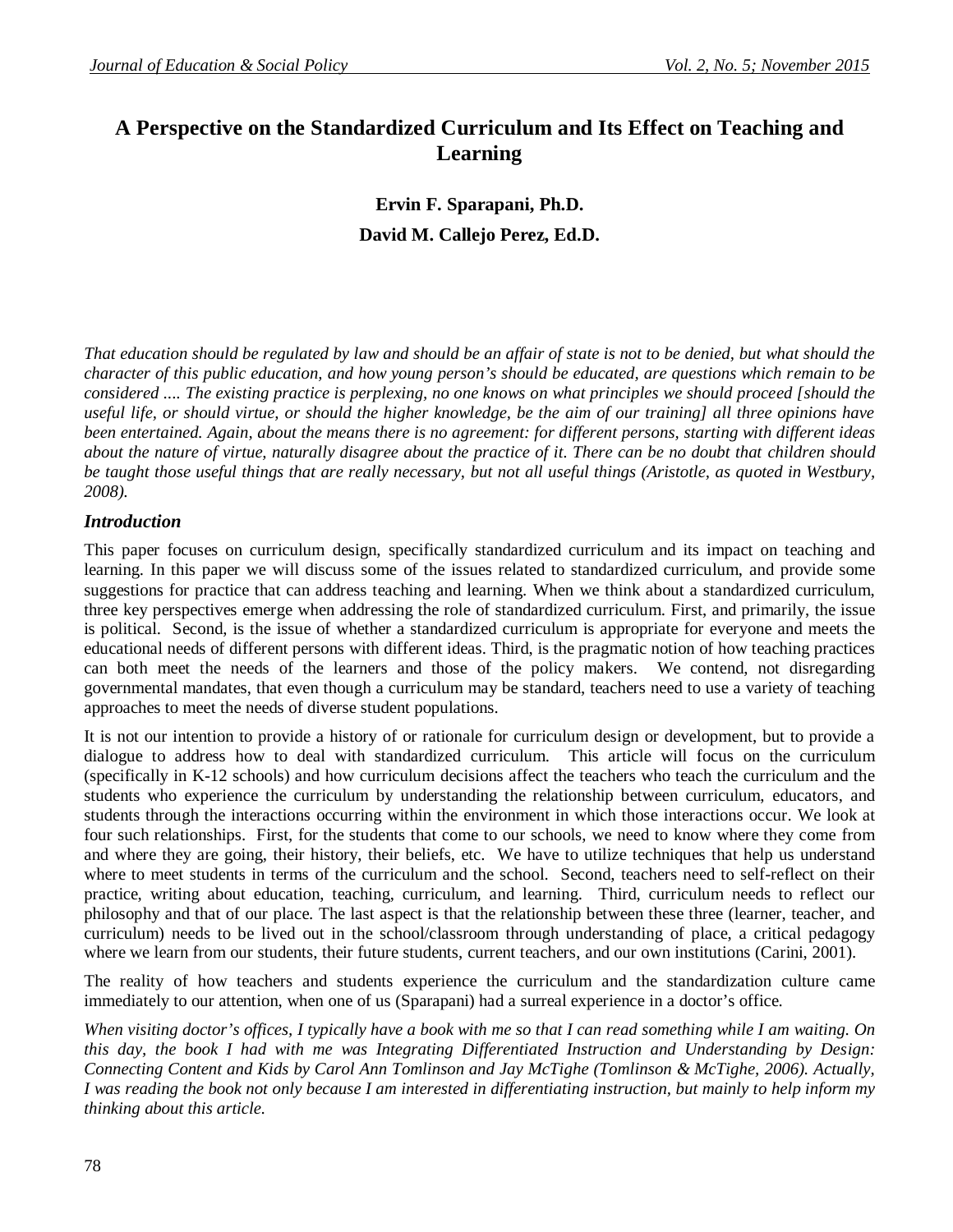*When I was called into the examining room, I continued reading the book while I was waiting for the doctor to arrive. When the doctor entered the room, he saw that I was reading a book and asked what I was reading. I have been seeing this doctor for several years. He already knew that I was a teacher educator, and over the years we have had a number of discussions about issues related to education. It was not a surprise to him when 1 told him that I was interested in something called differentiated instruction, and was reading a book about differentiating instruction and curriculum design. This piqued his interest. He asked me what differentiated instruction was. I tried to explain differentiated instruction to him as clearly and succinctly as I could, and its relationship to curriculum design.*

*His response to my explanation was typical of many people, and gives insight to the point of this article. He, casually, but in all seriousness, said something like,* 

*"You know, I don't understand why teachers don't just tell students what they need to learn and then give them a test to make sure they've learned it. That's what my teachers did with me, and that's the way I want my kids' teachers to teach them and the way I expect my kids to learn. In my opinion, teachers waste too much time with all this other stuff, and it doesn't help learning anyway."* 

*This doctor's comment brings to the surface the belief of a lot of people (educators and non-educators alike), and generally when people say things like this to me, I don't say anything. This time, however, I asked him how he treated his patients.* 

*He asked me what I meant, and I said, "How do you treat your patients? Do you treat them all the same?"* 

*He said, "Basically, yes, I do. I try to listen, to be respectful, and to treat each patient with dignity."* 

*I responded, "Don't you think teachers do the same thing with their students?"*

*He said, "Hmm. I never thought of that, but, yes, I suppose they do."* 

*Then I said, "And do you prescribe identical medications for every patient?"*

*He responded, "Well, yes. There are standard kinds of treatments."* 

*I said, "I realize that, but don't you sort of customize the treatment depending on the patient's condition?" He responded, "Well, yes, but it depends on the patient's age, severity of the condition, and the patient's general health."* 

*"Don't you think teachers should try to do the same kind of thing when they teach?" By that I meant that each student is unique, and then I asked, "Don't you think teachers should try to meet the needs of each student, as best they can, depending on their age and intellectual ability?"* 

*He continued, "Well, yes, they should. Isn't that what they do?" I said, "Typically, they want to. That' s what this differentiated instruction idea is about."* 

*He said, "If they want to, why don't they?" I replied, "Because of what you said initially. The public wants teachers*  to tell students what they need to learn and then test them against some standard, and if the student doesn't *perform well on the standard, based on the test that's used, the teacher is at fault."* 

*He then asked, "Isn't that the way it should be? Shouldn't the teacher be held accountable?" I responded, "If a patient comes back to you after you've prescribed something, and says the treatment didn't work and says it's your fault, what do you say to the patient?"* 

*Well [sic] "I ask the patient if they followed the treatment appropriately?"* 

*"So, you're placing responsibility on the patient."* 

*"Well, not exactly." I responded to him about what he meant with "not exactly?'* 

*He then said, "So, you're saying that teachers shouldn't be held accountable for how their students perform."* 

*To this, I kind of grimaced because he just wasn't getting it. I responded,* 

*"No, I'm not saying that. I believe teachers should be held accountable for how their student's perform; however, I am saying that I don't think teachers are any different than you. A lot of times accountability has to do with whether the patient (or in this case the student) does what they're supposed to do based on what the teacher has taught and prescribed. We don't live in a one size fits all world. Each person is unique, and we need to provide them with a variety of opportunities to learn, not just tell them something and expect them to know it. There are many ways of knowing and demonstrating understanding. That' s what differentiation is about."*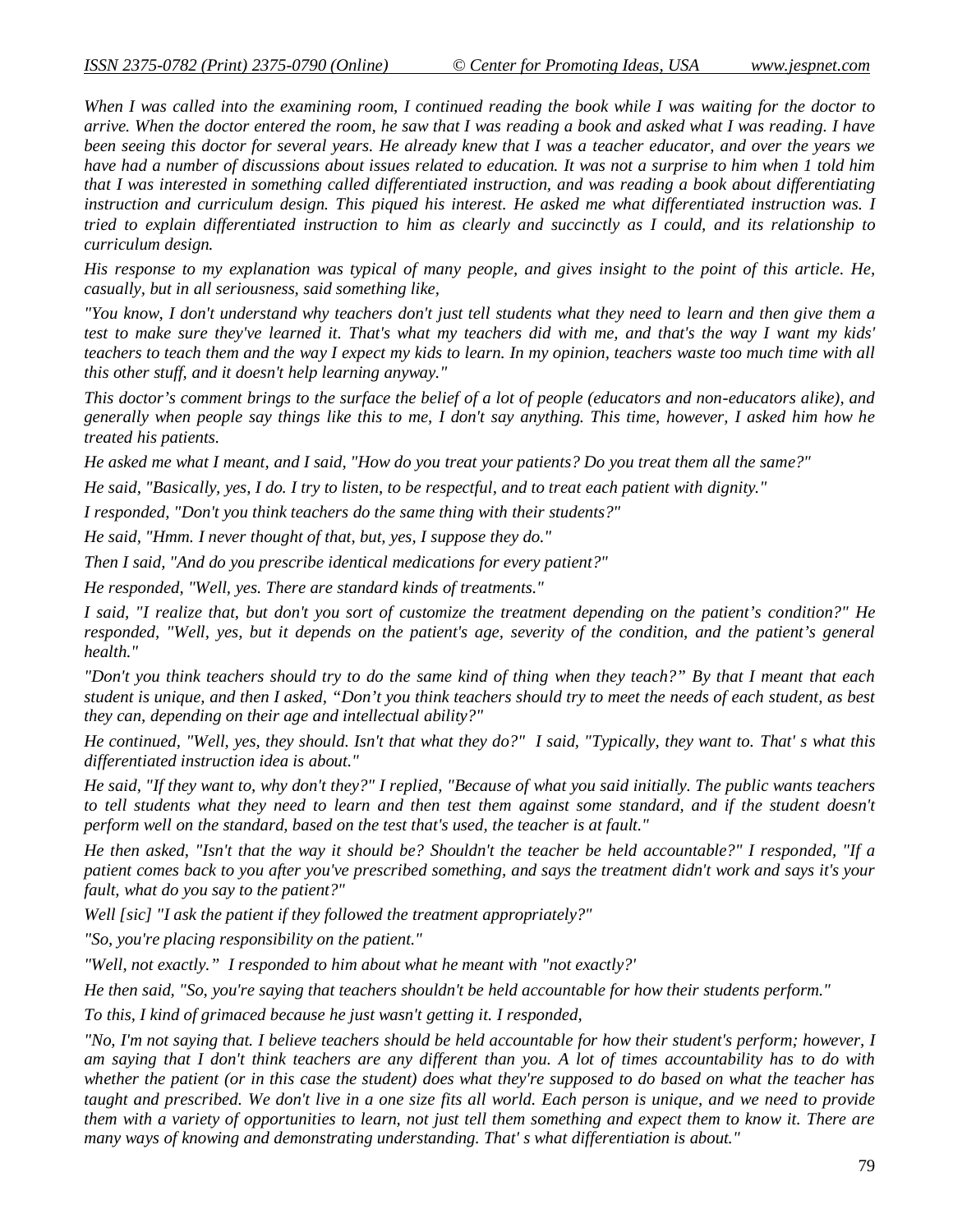*At this point, I was finished with my appointment, and I went on my way; however, even though my appointment was finished, the discussion stayed with me, particularly as we began writing this article. The comment the doctor made about teachers just telling students what they need to learn and then testing them kept coming back to us again and again, and cemented the direction of our thinking and, as a result, the focus of this article.* 

The conversation with the doctor made us realize that anyone who has been an educator for any length of time realizes that their lives are spent dealing in some way with curriculum; and when dealing with curriculum, there are three overriding issues that need to be considered, which are articulated by Aristotle. Issues we emphasize in our paper are (1) people are unique, (2) what works in one place may not work in another place, at least not in the same way, and (3) governments will have a lot to say about the design and implementation of curricula.

### *Defining Curriculum*

Although most educators dislike the notion that their profession is instrumental, the reality of this rationality sits at the forefront of teacher innovation and inclusion in the curriculum process. Practitioners cordon behind ontological excuses of time constraints and curricular rigidity to avoid direct contact with theory. Indeed, it appears that when curriculum moved from the realm of the practical to that of the possible, teachers were left at the curriculum crossroads. The de-professionalization of the teaching profession has historical origins and today continues to be dominated by (a) accountability issues that handcuff teachers and administrators, (b) societal and parental expectations of what schooling should be, and (c) educational textbook writers grounded in the subjectmatter approach to teaching (Klein 1994, p. 22).

As is the case with much reform, we need to remain grounded in the conversation about measureable outcomes that Washington, D. C. has continued to pursue since Lyndon Johnson's administration. Educators need to ask the following questions: (a) How can the evaluation of students, teachers, administrators, and even our communities improve our community schools?, (b) How can that evaluation be used for strategic planning?, and (c) What constitutes evidence of thinking for our students, teachers, administrators, and communities? We suggest that school leaders look inward and reassess how they measure learning. As educators, what we have to keep in mind is that the impetus, planning, and budgetary support for the subject-centered and test-driven curriculum revision taking place comes from outside the state and local school districts.

Student work is more than merely a benchmark; it is the foundation of growth toward learning. Significance of learning cannot be determined by the size of the quantitative measurement (statistical) but by what it represents. Worthy artifacts can show breakthroughs such as instances where skills or strategies that were confused are now performed well. Under NCLB, parents became disconnected from their children's schools. This is one reason many choose alternative options for their children such as charter schools, home schools, or private schools (Apple, 2004). This practice continues currently in many school districts. Historically, schools and teachers have had adversarial relationships with parents, mainly over moral and religious content. Schools should invite parents to invest in the common cause that is the education of their children. School leaders need to think about data as a living and dynamic history of their schools. As Dahl (1970) notes, revolutions emerge from individual solutions to common problems. We need to consider all solutions. We need to search for multiple ways to measure thinking.

#### *Diversity and Curriculum*

Diverse populations require diverse evaluation systems. Looking at the merit and worth (absolute and relative) of a particular person is much more difficult than an automobile or a coffee maker. With an automobile or a coffee maker, you can easily measure its specifications and performance. A social or educational program is much more complex and includes many elements. If we agree about the complexity of educational programs, then we have to agree that there are also many different ways to evaluate them. Thus, why do we only use one type of measurement to measure these diverse activities that make up learning? Any democratic action taken to change and transform schools must begin by asking how schools define reform, and educational programs should require the use of dialogical and conscious approaches to open- ended dialogue that encompass the transformational language of democracy and action. A position that is often overlooked is that a sustainable definition of leadership can be realized through inquiry and reflection, rather than through the management-controlled approaches schools are currently experiencing.

Freire (1970/1997) declares, "Pedagogy of the oppressed must be animated by authentic, humanistic (not humanitarian) generosity and present itself as pedagogy of human kind" (p. 36).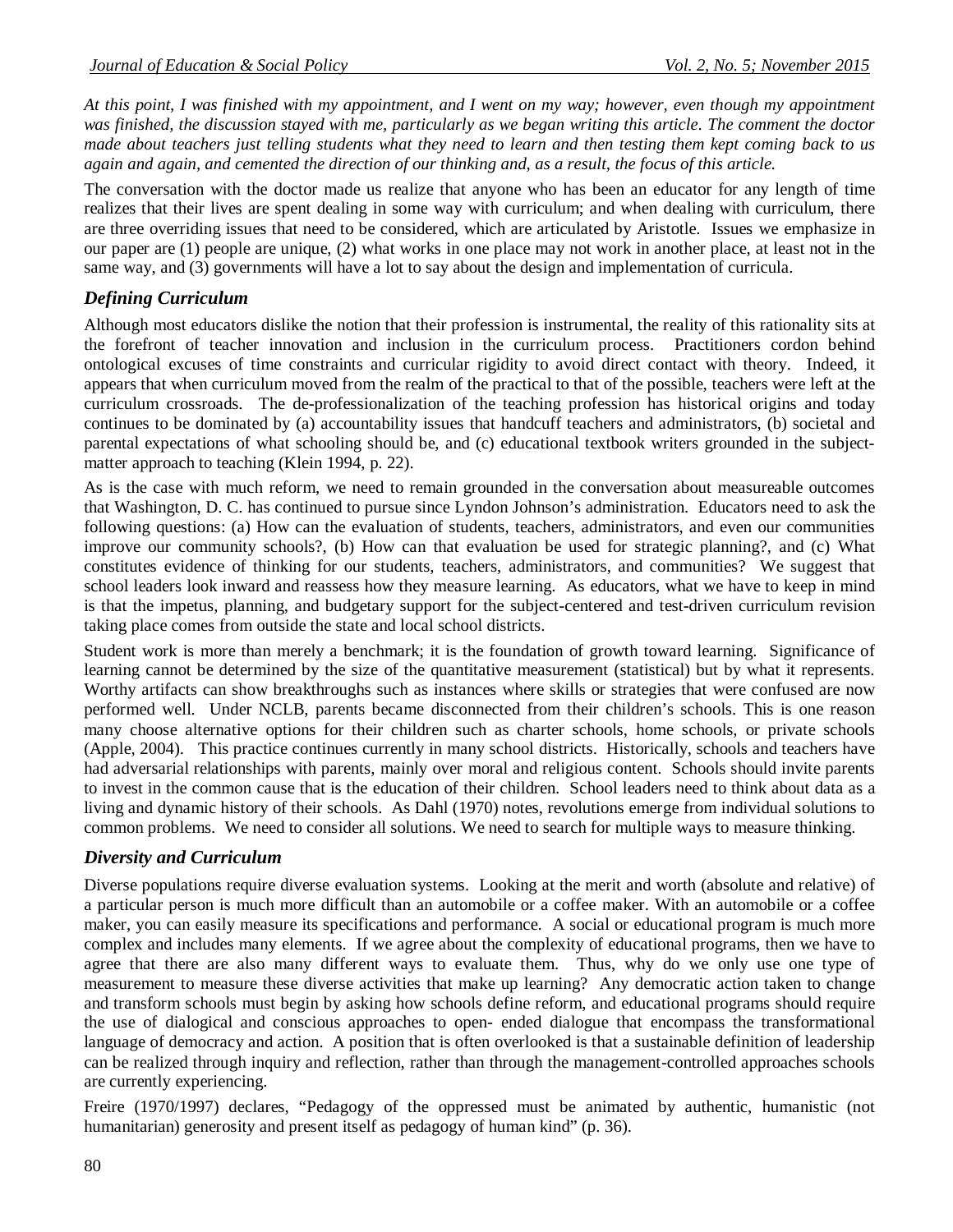Concurrently, transactional leadership functions on a system that exchanges performance for rewards or punishment; however, the exchange could be social, political, philosophical, economic, or psychological. The relationship among people remains as long as the common interest is maintained—goods such as votes or money are bargained though participants have no investment other than an understanding that they need each other. Once the arrangement is over, participants may choose to go their separate ways. In education, this relationship is mistakenly seen as transformative—although not unique to education as seen by the current debate on health care where disparate groups are attempting to exchange goods for votes—we use transformative language to describe these simple acts of transactional leadership. Burns (1978/1982) clearly uses transformative leadership and transactional leadership to differentiate between management as method, and leadership as art. What is ironic is that we continue to use transformative leadership to describe and justify any action we label reform. What needs to occur in public places is a deep discussion of curriculum as politics.

#### *Curriculum as Transformative Leadership*

Currently we are experiencing a management approach to schools that treats subjects as objects (Freire 1970/1997). Curriculum design and evaluation provide a set of standards based on short term goals that seek to respond to pre-determined skill- and content-based subject learning. The dominance of such curriculum pervasive in schools is based on narrowly defined ideas of change and reform—seeking to align performance on mathematics and reading (i.e., the achievement gap) to the larger social issues of poverty and race.

With apologies to Charles Dickens, it is the best of times; it is the worst of times. It is an age of unprecedented spending for program growth; it is an age of record budget deficits and cutbacks. In countless school districts across America, new programs have risen to replace traditional ones and accommodate a growing number of students. Yet, a faltering economy has put the squeeze on operating budgets and has made constituents less likely to support ambitious construction proposals. So, as programs and alternatives open at record pace, new graduates are falling behind because they are taught in programs that are inadequate and unsupported. The push for improving the quality in education is more than just a question of aesthetics. According to Darling Hammond (1999), Darling Hammond, Berry, and Thorenson (2001), and Constantine, Player, Silva, Hallgren, Grider, and Deke (2009) students in traditional schools, who are taught by teachers who are certified through alternative means still do better than their counterparts (this includes comparisons with children of high poverty and minorities). Currently, the debate rages over Common Core Standards (CCS) policy and implementation focusing on control of education (federal or state), fast-tracking of unreliable measurements, research demonstrating no connection between international benchmarks and U.S. economic growth, implementation and impact, and limiting curriculum (lack of teacher input, creativity, and literature within state-adopted CCS curricula).

More broadly, critique has been focused on the suitability of lower grade standards because the development of the standards has focused on what high school graduates should know and then working backwards, causing them to not take into account how younger students learn. Advocates, who have evidence and data that demonstrate the impact of national benchmarks, and who include bi-partisan political groups, teacher and administrator groups, and industry, government, and foundation entities, state that supporting the adoption of the CCS by the states will allow them to articulate to all stakeholders the expectations for students; align curriculum, texts, and other educational media to international standards; provide professional development for teachers based on student needs and best practices; develop and implement student performance assessment process aligned to the common core across the nation; and create policy that helps schools and students meet CCS and high school graduation requirements.

In the arguments made by educational reformers, assessment has been cited as the key to educational change; however, little to no discussion is articulated as to the purpose of curriculum leadership. The idea that emerged from school leaders and their formal and informal educations is that one model will materialize as the dominant form to articulate and prepare future democratic citizens (Levine 2005). This articulation has emerged from management literature that seeks to create a single process for change that can easily be measured and re-adjusted to deal with the changing contexts (Levine 2005; Robinson 2001). We propose that this single process model which has led American manufacturing to its full collapse—is based on the ability to grow and profit from change (Egan 2008). Robinson (2001) writes that this Industrial Revolution model has driven education, and training is hampered by archaic ideas of intelligence and creativity that, according to Eisner (1997/2008), has wasted the potential of countless numbers of human beings.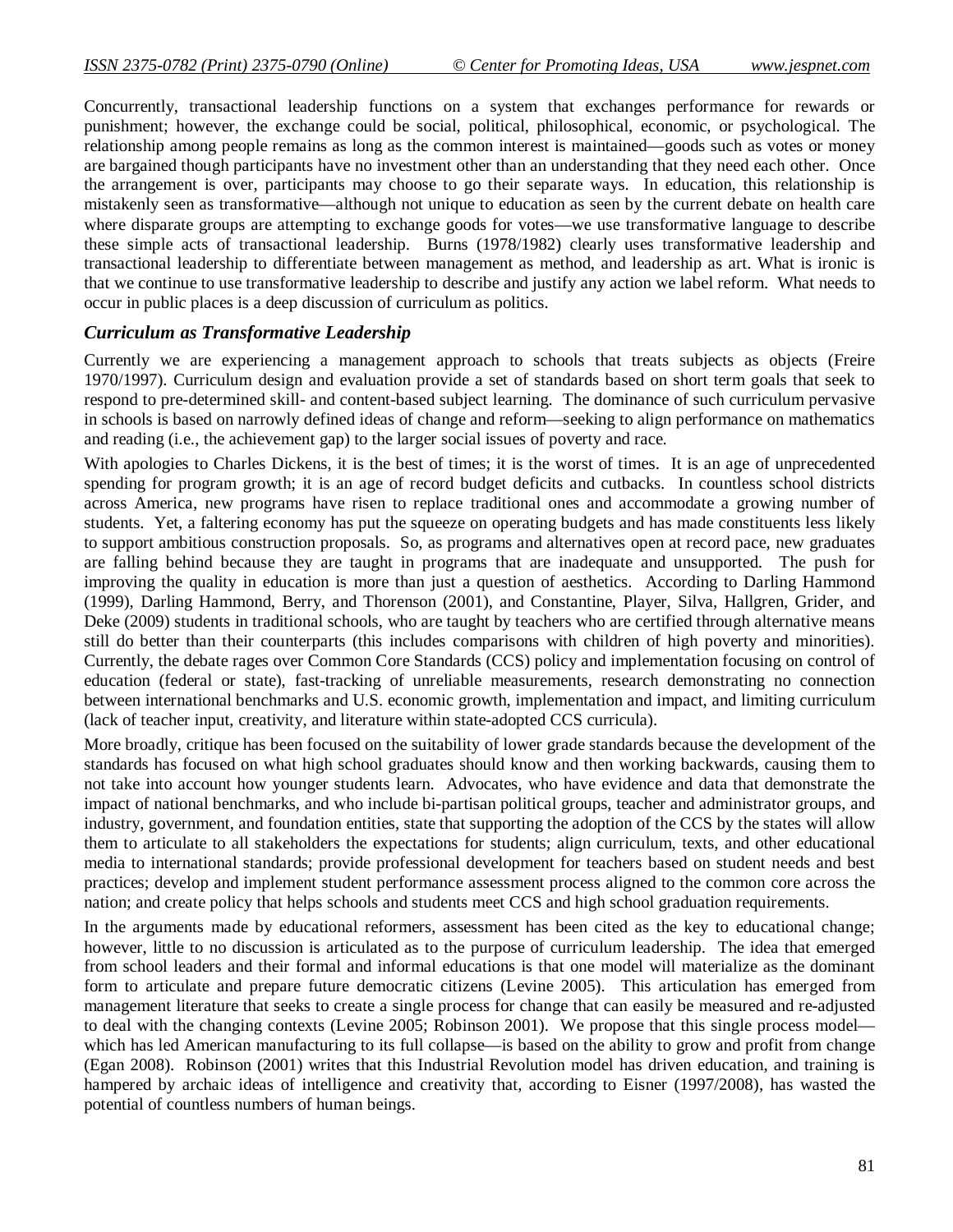# *Why Standardized Curriculum*

As Aristotle says in the beginning quote, education is a political issue, and in recent times countries have had the tendency to take more and more control of the curriculum, resulting in standardized education. This has become problematic, mainly because times have changed, and, as times change, people's needs change. People's needs are different. Believing that all people need the same things and they need those things in the same way causes problems for curriculum design and how the curriculum is delivered. In education, we do not like to think about it, but curriculum is politics (Breault, 1999) and somewhere in the middle are teachers and students. In the process of thinking about and reading literature about the standardized curriculum two thoughts keep emerging. The first thought is how political curriculum is, and, the second thought is that everybody has attended school and has an opinion about education and what people should be taught. Sparapani came face to face with these same attitudes that day in the doctor's office.

Concerning the politics of curriculum, Westbury (2008) writes that over the past two decades the practice and operation of curriculum making by national or state governments or boards of education has become basic to designing and assessing curricula. In his paper, Westbury examines what has happened in a variety of countries, specifically England, the United States, and Norway. Regarding England, Westbury says that the British Education Reform Act of 1988, with its National Curriculum, signaled a radical departure in the design of and implementation of curriculum in schools in England and Wales. He writes that in the United States, in the 1990s, virtually all states developed curriculum standards, in many cases as their first-ever state curricula. And in societies, like Norway, where state-based curriculum making has been a long-standing institution, new curricula are appearing more frequently. Westbury further says that the form of such curriculum making varies by country and can change over time. At one time, or in one country, the curriculum may be content specific. In another country or at another time, the curriculum may address achievement standards. In another country the curriculum may be highly prescriptive or presented as frameworks. Wherever the country or whatever the time, such curriculum making plays a similar role within the educational systems of the country.

Government-determined curriculum mandates spell out what schools should be doing, and how schools should be doing what they do. Whatever the format or intention (Westbury, 2008), government-mandated curricula present authoritative statements about the knowledge, attitudes, and competencies seen as appropriate to populations of students. In addition, these government-mandated curricula can authorize or recommend programs of study and/or methods of instruction that reflect, for example, an understanding of science as inquiry, specific mathematics or civics standards, as well as what are effective, or "best," practices. As such, it becomes obvious that such government-mandated curriculum documents spell out standards for the work of schools, teachers, and students (Hill & Johnston, 2010; Mehta & Spillane, 2010) The second thought, concerning the politics surrounding curriculum, is that everyone has gone to school, so just about everyone has a feeling of being knowledgeable about and has a personal response to educational issues (Levin, 2008). This is central to what the doctor was saying in the story at the beginning of this article, and it is obvious that the doctor's own school experiences influenced his views about education and educational policy. It is very true that a person's own school experiences deeply affect their views about education. In the late twentieth century and here in the twenty-first century, governments around the world have become more and more involved with making educational policies that regulate curriculum. This regulation has resulted in government-mandated standards and benchmarks, measured by some form of government-mandated assessments, which has resulted in educational systems designing standardized curricula.

### *Is there a place for Standardized Curriculum?*

It goes without saying that we live in a global society, and because of recent trends in immigration and other factors, the demographics of the world have changed dramatically. Here, in the twenty-first century, this is especially true (Futrell, Gomez, & Bedden, 2003; Hodgkinson, 2000/2001). The United Nations Educational, Scientific and Cultural Organization (UNESCO), for example, documents that the world landscape is becoming increasingly multicultural and multilingual as international migration rates grow each year (He, Phillion, Chan, & Xu, 2008). UNESCO reports that in 2000, more than 6,809 languages were in use, including 114 sign languages, in 228 countries. Additionally, UNESCO reports that approximately 185 million people worldwide live outside their countries of birth, up from 80 million three decades ago. Population data from 1999 show that the foreign-born population in Australia is 23.6%, in Canada the foreign-born population is 18.4%, in Sweden it is 11.8%, in the United States it is 11.1 %, in the Netherlands it is 9.8%, and the foreign-born population of Norway is 6.5% (He, et al., 2008).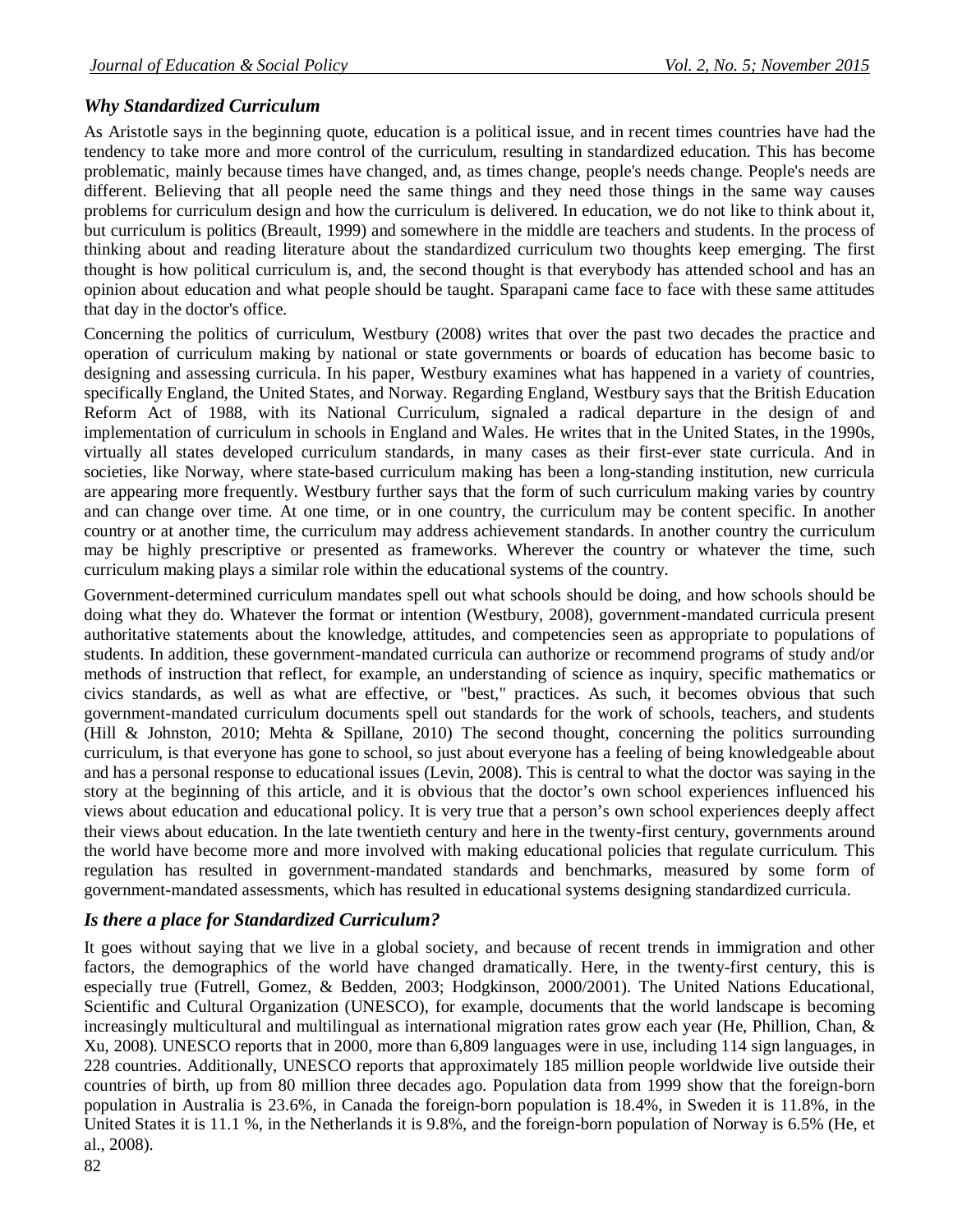The cultural and language diversity in the U. S. (Daniel, 2007) further demonstrates this world phenomenon. In 2000, for example, the foreign-born population of the United States is 31.1 million which, as we have already said, represents 11.1 % of the total population. Of that 11.1 % foreign-born population, Latin Americans represent 52%, Asians 26%, Europeans 16%, and other countries of the world 6.0% % (He, et al., 2008).

All this diversity in culture and language means that each person is different, with different needs and understandings, which are brought into the classroom. In addition to bringing differences in culture and language into the classroom, students learn at different rates. Students have different aptitudes. They have different levels of motivation. They have different learning styles. Further, differences in aptitude, motivation, and learning style tend to increase as a student progresses through the educational system. Beyond this, students learn in a remarkable variety of organizational arrangements (Weiner & Oakes, 2008).

Introduced into this diversity is the government-mandated curriculum with its standards and benchmarks. As educators, we have to say that the idea of a standardized curriculum is a good one. We believe this because the idea, in and of itself, solves many issues in education and teacher performance. For one thing, as the doctor in our story says, with a standardized curriculum it is much easier to assess student performance and, supposedly, measure teacher accountability; however, as standardized curricula are evaluated, there is a general fallacy that cannot be resolved. It is the idea of standardized education. There is the assumption in standardized curricula that with this one lesson and these specific examples, using something commonly referred to as "best practice," each student in each classroom can be reached and educated about the topic of the lesson. The conceit of this assumption is astonishing, especially since each person is completely unique, from their brain down to their DNA.

The assurance that somehow the establishment of standards will serve as an adequate guide for reforming curricula may be misplaced. Even given the considerable efforts that have gone into writing them, standards are unlikely to fulfill their proponents' intentions. Rather, they are often symbolic accomplishments. That being said, it is doubtful that government-mandated standards and benchmarks and the standardized curriculum will disappear any time soon.

#### *Teaching Practices for the Standardized Curriculum*

As has already been explained, the people of the world live in a complex, multi-faceted society, and that societal complexity brings a variety of learners into the classroom (Daniel, 2007; VanSciver, 2005). The challenge to help all students succeed in such a diverse society is present for teachers every day in every classroom at every educational level. Mastering the art of bringing variety to the curriculum according to the needs of any given set of students is the challenge that such diversity can bring. We believe that the most appropriate way to address the diverse composition of learners in the classroom is by using the instructional concept of differentiated instruction (Tomlinson, 1999).

Before discussing differentiated instruction and instructional practices that differentiate instruction, we will discuss what is clearly the most common way in which curricula are planned and made available in most nations. Textbooks, both required and supplemental, accompanied by lecture, are the key here. In most nations, textbooks are the key element of the curriculum for a number of reasons. First, textbooks are essential parts of the curriculum in most schools. Indeed, it has been estimated that 80% of teachers use textbooks in their classrooms as the primary curricular device. Further, it is believed (Apple, 2008) that nearly 50% of student time in public schools is related to textbook use. Other data suggest that in many classrooms 80-90% of classroom and homework assignments are textbook-driven or textbook-centered. Although fully testing accuracy of these claims may need further analyses inside classrooms and at home, nearly all the research on textbooks documents their central location as the primary curricular item, and in many places, in essence, the curriculum.

Often teachers have the belief that focusing on the diversity of the learner, by attempting to differentiate instruction, brings chaos and instability to the classroom. Relying solely on the textbook brings stability to the classroom and an easy focus on the government-mandated standards and benchmarks, in other words, the standardized curriculum. Teachers want order and continuity, not complexity and uncertainty, and teachers believe that relying on the textbook leads not only to order and continuity, but to order and stability as well. Relying heavily on the textbook and lecture as the primary pedagogical devices bring tedium to the classroom, for both the teacher and the student.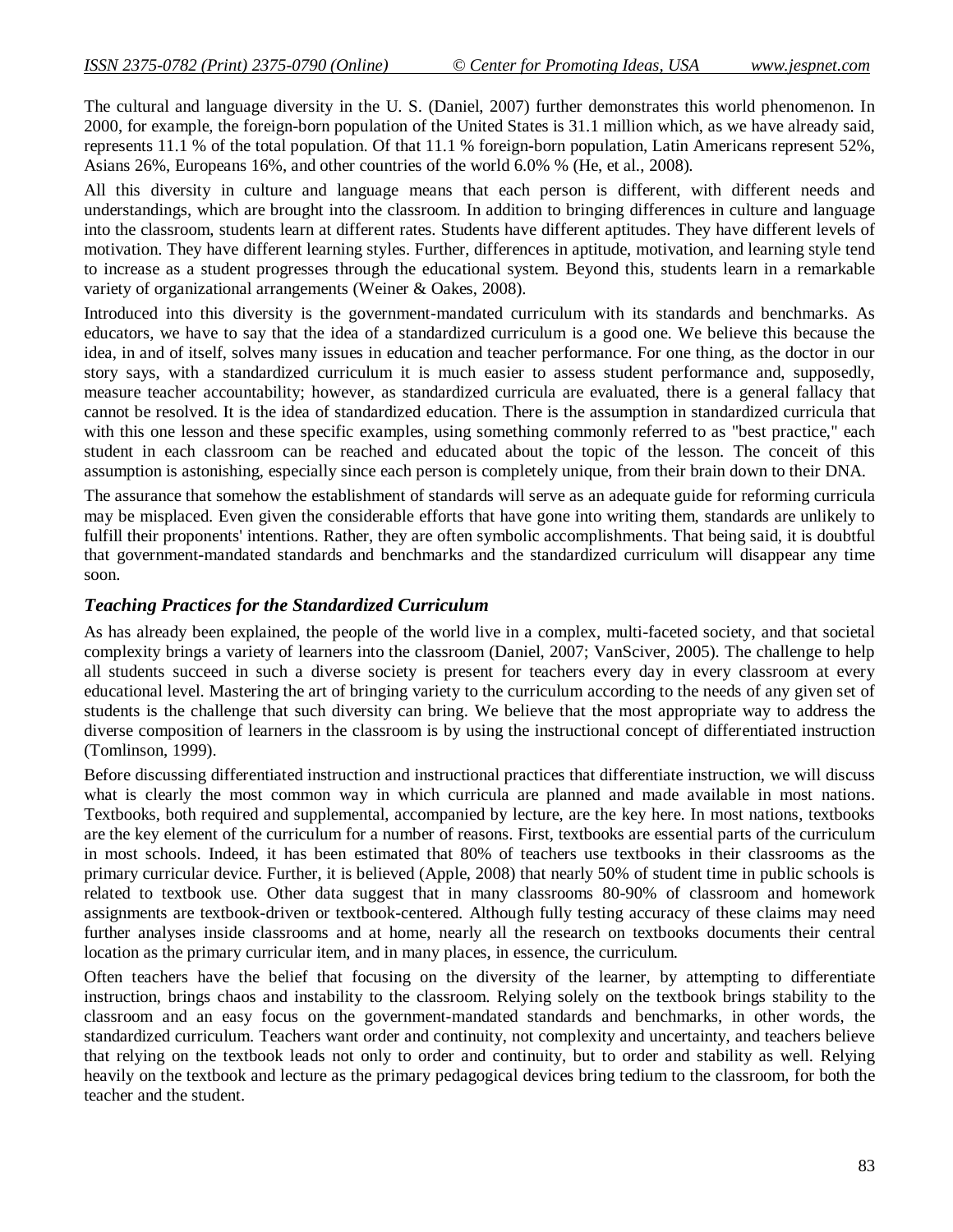As we have already suggested, a better way (a more appropriate way) to deliver the curriculum, a more interesting way for both teachers and students, and a way that still maintains classroom order, is by using instructional practices that differentiate instruction.

Traditional methods of teaching in the form of textbooks, lecturing, and teaching to the test, have benefited teachers' comfort levels by not adapting to change, but have hindered students in their learning process. Teachers struggle with doing an adequate job presenting the curriculum that they teach. Where resources and training are not available, teachers revert back to traditional methods of teaching (Vega & Tayler, 2005; Johnston, 2001; Weitz, 1995). Also, most teachers tend to emulate the traditional methods of teaching, having been trained with the instructor being the center of attention. Unfortunately, this does not assist the students in their learning, as it may be the least effective way in helping students to both recall and apply new information (Apple, 2008; Green, 1999).

Students who truly understand concepts, ideas, and information will naturally perform higher on assessments of achievement (Faulkner & Cook, 2006). More importantly, students who truly understand concepts, ideas, and information will experience academic success, which encourages them to continue to succeed academically (Tomlinson, 2006; Dreher, 1997). The major point here is that by using differentiated instruction all students can learn.

The key to learning in a differentiated classroom is that all students are regularly offered choices, and students are matched as closely as possible with tasks compatible with their interests as learners. The curriculum in such a classroom should be differentiated in three areas, (l) content [The teacher provides multiple options to students for taking in information], (2) process [The teacher provides multiple options to students to make sense out of the ideas being presented], and (3) product [The teacher provides multiple options to students for expressing what they know about what they have learned] (Willis & Mann, 2000; Tomlinson, 1999).

## *Approaches to Sustainability for Schools in a Culture of Knowledge Transfer*

In re-thinking our curriculum for change, we should ask questions such as, *what practical experiences could our students' experiences bring to their own development?* Eisner (1979/2008) claims that evaluation of learning is best determined by the individual. Eisner (1979/2008, pp. 203-210) suggests that:

- 1. Tasks used to evaluate what the students know and can do need to reflect the tasks they will encounter in the world outside schools, not those limited to schools themselves. Evaluation tasks should think about more than one possible solution and one possible answer to a problem.
- 2. Tasks should have curricular relevance, but not be limited by the curriculum itself.
- 3. Tasks should require students to display sensitivity to configurations or wholes, not simply discrete elements.
- 4. Tasks should permit the student to select a form of representation they choose to use to display what has been learned.
- 5. The tasks used to evaluate students should reveal how students go about solving a problem, not only the solutions they formulated.
- 6. Tasks should reflect the values of the intellectual community from which they are derived.
- 7. Tasks need not be limited to solo performance. Many of the most important tasks we undertake require group efforts.

The predicament in creating change is that society is suffering from an inertia born out of a helpless marriage to economic utility. Schools' reliance on the capitalist sphere has not only tainted the curriculum but also re-oriented students to accept a new kind of reward, "economic utility," and, as such, graduates are told to study not for knowledge sake but to get "well paying jobs" in the future (Postman, 1996, p. 27).

### *Concluding Thoughts*

It probably is no secret that we are not advocates of a standardized curriculum. Around 2300 years ago Aristotle, as suggested in the quote by him at the beginning of this paper, seems to have understood this. He understood that issues related to curriculum are political. We understand that too. He also seems to have believed that people are different and not everyone needs the same thing, at least not in the same way. We believe that too. Here in the twenty-first century, we live in a global society. In that global society, countries are very competitive. Countries want their people to be productive citizens. Countries also want their citizens to think critically and creatively. It is the responsibility of education to teach people what they need to know in order to be productive citizens.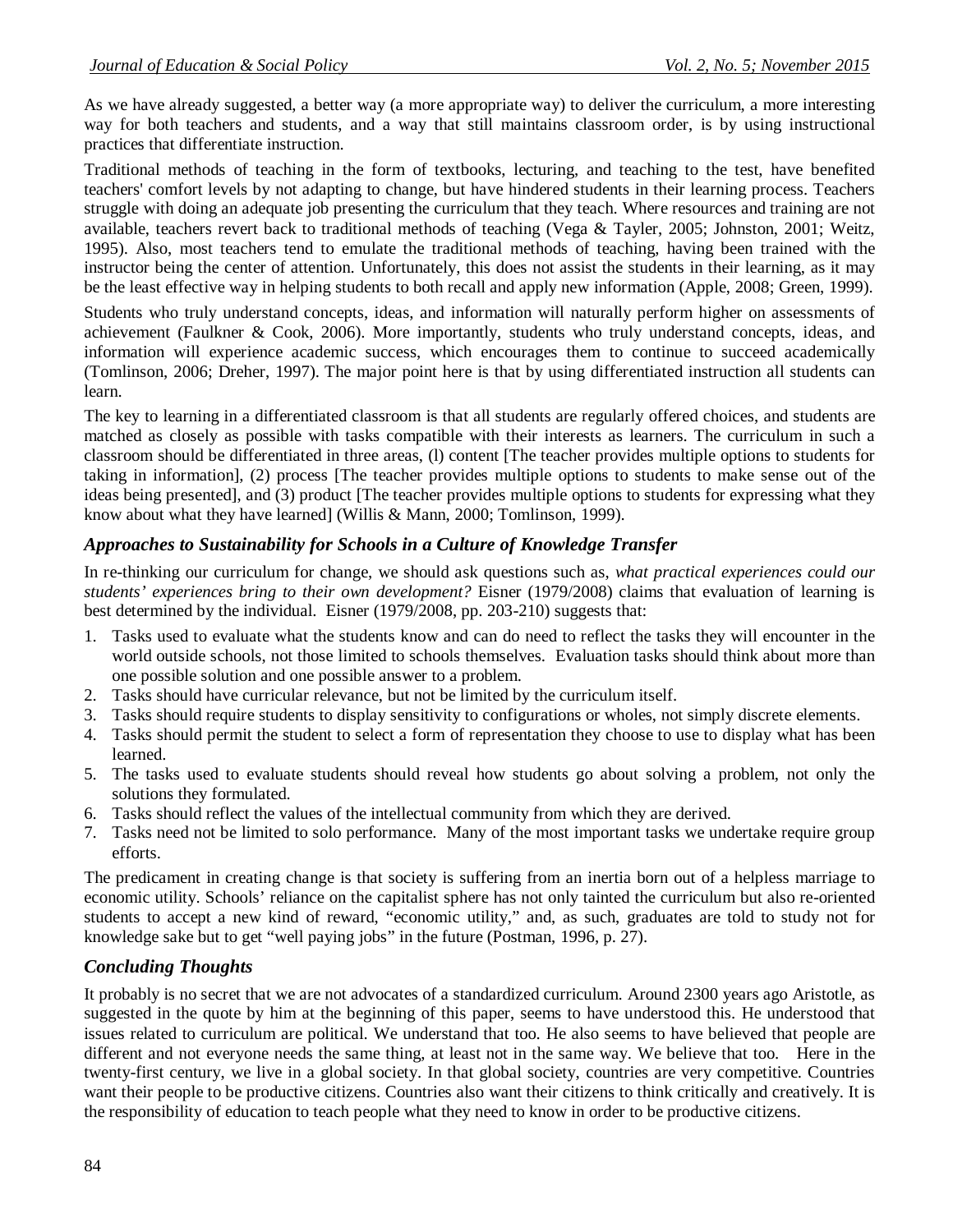In order to make sure that educators do what the country wants them to do, governments have mandated standards and benchmarks that, in the educational systems, have evolved into standardized curricula. We do not believe that traditional instructional practices that are conducive to standardized learning environments spawn productive citizens or produce critical and creative thinkers.

Our possibilities for change are endless, but these must emerge from our imagination—where we re-invent our resources for teachers and administrators and treat curriculum through a new culture of evaluation (Eisner 1979/2008). We must also examine how to move beyond the industrial model to an idea of curriculum change for academic sustainability—a new idea of what is meant by a competitive advantage. The approach lies in enhancing interactions between the schools and the community to form strategies for transfer of knowledge that develop the local community through intellectual sustainability. Schools need to operate as "complex systems," where state of affairs and their processes are not necessarily placed within traditional structures of particular disciplines. Instead, they are allowed to be a representation of a slice of life, conceptualized as an organized totality, in which elements are not separable, and therefore, cannot be separately studied. In this environment, education is constantly occurring and evolving. Schooling must strike a balance between methodology and curriculum (accountability) and interpretation and curriculum (curiosity) as driving forces. Eisner (1979/2008; 1998) is not concerned with methods or approach but with the notion of seeing. His notion of the educational experience encompasses any situation that involves interactions between groups of people where learning leads to changes in one's outlook (1979/2008). Given Eisner's challenge to leadership, we believe we need to examine practice and what can be done to change how transformative leadership is realized.

Educators are no longer involved in self-determination; allowing fear to dominate how we run our schools (Carini, 2001). In the preface to *A Reassessment of the Curriculum,* Huebner (1964) explained that the curriculum field was bourgeoning. He observed that "ideas are rampant, innovation is encouraged, and the pressure to change is sometimes uncomfortably great...the curriculum worker wishes to act constructively and responsibly" (p. v). Further, Robert J. Schaefer concluded (as stated by Huebner, 1964) that "to regain the sense of excitement which has so long been characteristic of educators interested in curriculum we need to develop new analytical skills and a new faith in the relevance and power of classroom research" (p. 7). The curriculum leader in schools has historically had two choices, like Robert Frost (1920), (1) continue along the traditional path, or (2) choose the one less traveled.

To accomplish this transformative leadership is needed. Transformative leadership is, ultimately, political change, and must begin in common moral relationships with others. Stakeholders need to value an open community based upon ideals in which freedom of expression is protected, civility is affirmed, appreciation and understanding of individual differences are honored, and stakeholders value a caring community in which the wellbeing of each person is important.

Curriculum needs to (1) engage in an active process of questioning that examines what is visible and hidden in an aesthetic method, intended to foster close links between theory and practice, (2) develop leadership skills to affect change, and (3) prepare learners for a wider understanding of learners and learning, confronting the complexity of diversity in traditional and non-traditional educational settings.

Most teachers are not involved in policy making, nor are most teachers involved in designing curricula. All teachers, however, are involved in delivering the curriculum. The identified curriculum, whether designed by governments or schools, sets down the beliefs about what should be taught. In that sense, any curriculum document should be viewed as a guide. The curriculum is not dogma (Fryshman, 2008). We have forgotten that, and have created an educational structure that is convenient for government, convenient for teachers, and convenient for society, but seemingly highly unsuitable for many young people.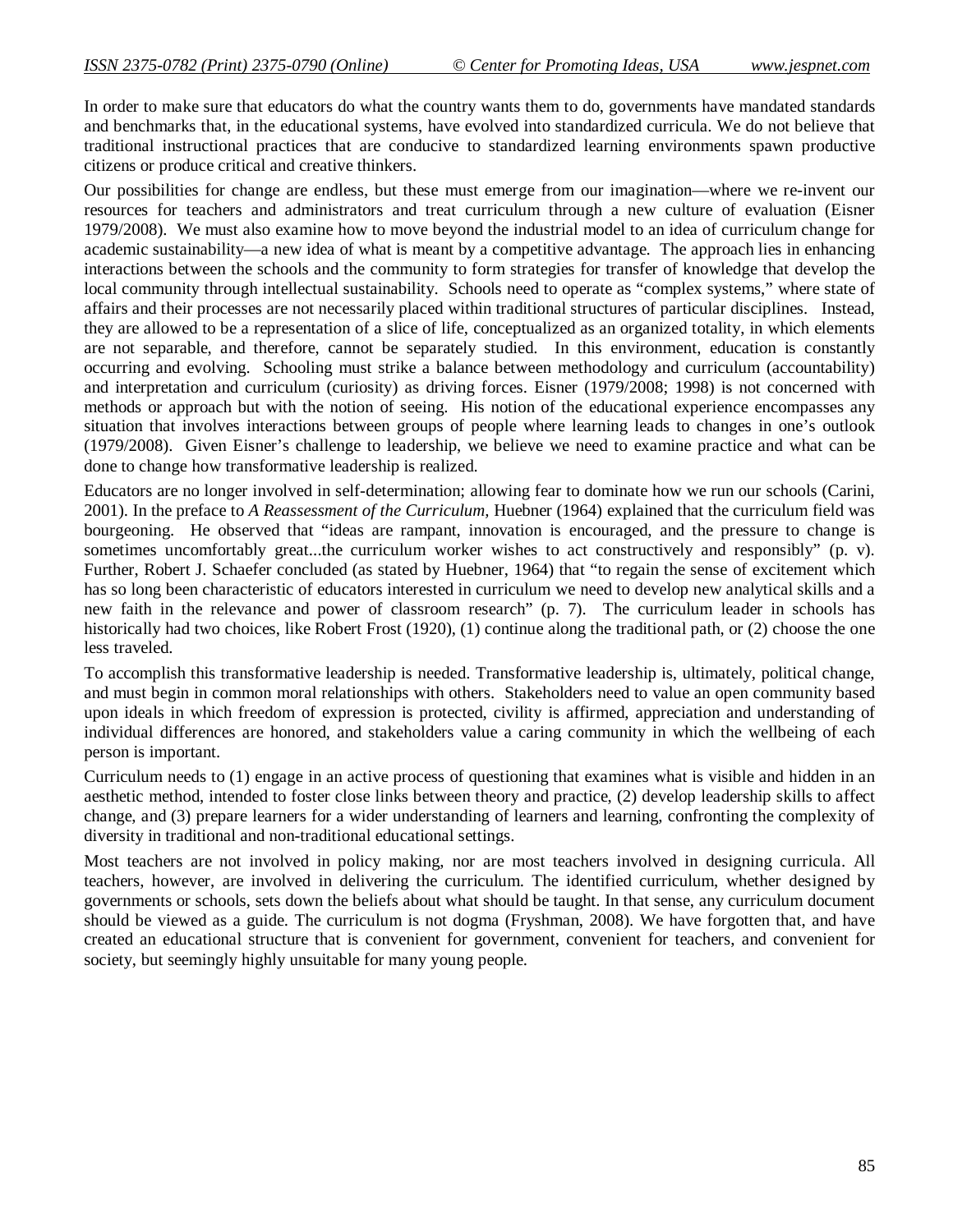#### *References*

- Apple, M.W. (2004). Away with all teachers: The cultural politics of home schooling. In D. Callejo Perez, S.M. Fain, & J.J. Slater (Eds.). *Pedagogy of place: Seeing space as cultural education.* New York, NY: Peter Lang.
- Apple, M. W. (2008). Curriculum planning: Content, form, and the politics of accountability. In the *SAGE handbook of curriculum and development*. Available at SAGE Publications. <http://www.sageereference.comlhdbk\_curriculumlArtic1e\_n2.html>.
- Breault, R. A. (1999). The sound-bite curriculum. *The Teacher Educator*, *35* (l), 1-7.
- Burns, J.M. (1978/1982). *Leadership*. New York, NY: Harper.
- Carini, P. (2001). *Starting strong: A different look at children, schools, and standards***.** New York, NY: Teachers College Press.
- Constantine, J., Player D., Silva, T., Hallgren, K., Grider, M., & Deke, J. (2009). *An evaluation of teachers trained through different routes to certification, final report* (NCEE 2009-4043). U.S. Department of Education, Washington, D. C.: National Center for Education Evaluation and Regional Assistance, Institute of Education Sciences.
- Dahl, R. A. (1970). *After the revolution*. New Haven, CT: Yale University Press.
- Daniel, M. C. (2007). Authentic literacy practices for English Language Learners: A balanced curriculum design. *Journal of Reading Education*, *32* (2), 18-25.
- Darling-Hammond, L. (1999). *Teacher quality and student achievement: A review of state policy evidence.* Seattle, WA: University of Washington Center for the Study of Teaching and Policy.
- Darling-Hammond, L., Berry, B., & Thorenson, A. (2001). Does teacher education matter? Evaluating the evidence. *Educational Evaluation and Policy Analysis*, *23* (1), 57-77.
- Dreher, S. (1997). Learning styles: Implications for learning & teaching. *Rural Educator, 19* (2), 26-29.
- Egan, K. (2008). *The future of education: Reimagining our schools from the ground up*. New Haven, CT: Yale University Press.
- Eisner, E. (1979/2008). *The educational imagination: On the design and evaluation of school programs.* Upper Saddle River, NJ: Prentice Hall.
- Eisner, E. (1998). *The enlightened eye: Qualitative inquiry and the enhancement of educational practice*. Upper Saddle River, NJ: Prentice Hall.
- Faulkner, S. & Cook, C. (2006). Testing vs. teaching: The perceived impact of four assessment demands on middle grades instructional practices. *Research in Middle Level Education* Online, 29, (7). Available at www.nmsa.org/Publications/RMLEOnline/Articles.
- Freire, P. (1970/1997). *Pedagogy of the oppressed*. New York, Y: Continuum.
- Frost, R. (1920). *Mountain interval*. New York, NY: Holt.
- Fryshman, B. (2008, August 27). Curriculum is not dogma. *Education Week*, *52*, p. 28.
- Futrell, M. H., Gomez, J., & Bedden, D. (2003). Teaching the children of a new America: The challenge of diversity. *Phi Delta Kappan*, *84* (5), 381-385.
- Green, F. (1999). Brain and learning research: Implications for meeting the needs of diverse learners. *Education, 119*, 682-688.
- He, M. F., Phillion, J., Chan, E., & Xu, S. (2008). Immigrant students experience of curriculum. In the *SAGE handbook of curriculum and development*. Available at SAGE Publications. <http://www.sageereference.comlhdbk\_curriculum!Article\_nII.html>.
- Hill, P. & Johnston, M. (2010). In the future, diverse approaches to schooling. *Phi Delta Kappan*, *92* (3), 43-47.
- Hodgkinson, H. (2000/2001). Educational demographics: What teachers should know. *Educational Leadership, 58* (4), 6-11.
- Huebner, D. (1964). *A reassessment of the curriculum.* New York, NY: Teachers College Press.
- Johnston, F. (2001). Exploring classroom teachers spelling practices and beliefs*. Reading Research and Instruction*, *40*, 143-156.
- Klein, M. F. (1994). The toll for curriculum design. *Peabody Journal of Education. 69* (3), 19-35.
- Levin, B. (2008). Curriculum policy and the politics of what should be learned in schools. In the *SAGE handbook of curriculum and development*. Available at SAGE Publications<http://www.sage-ereference.comlhdbk \_curriculum! Article \_ n l .html>.